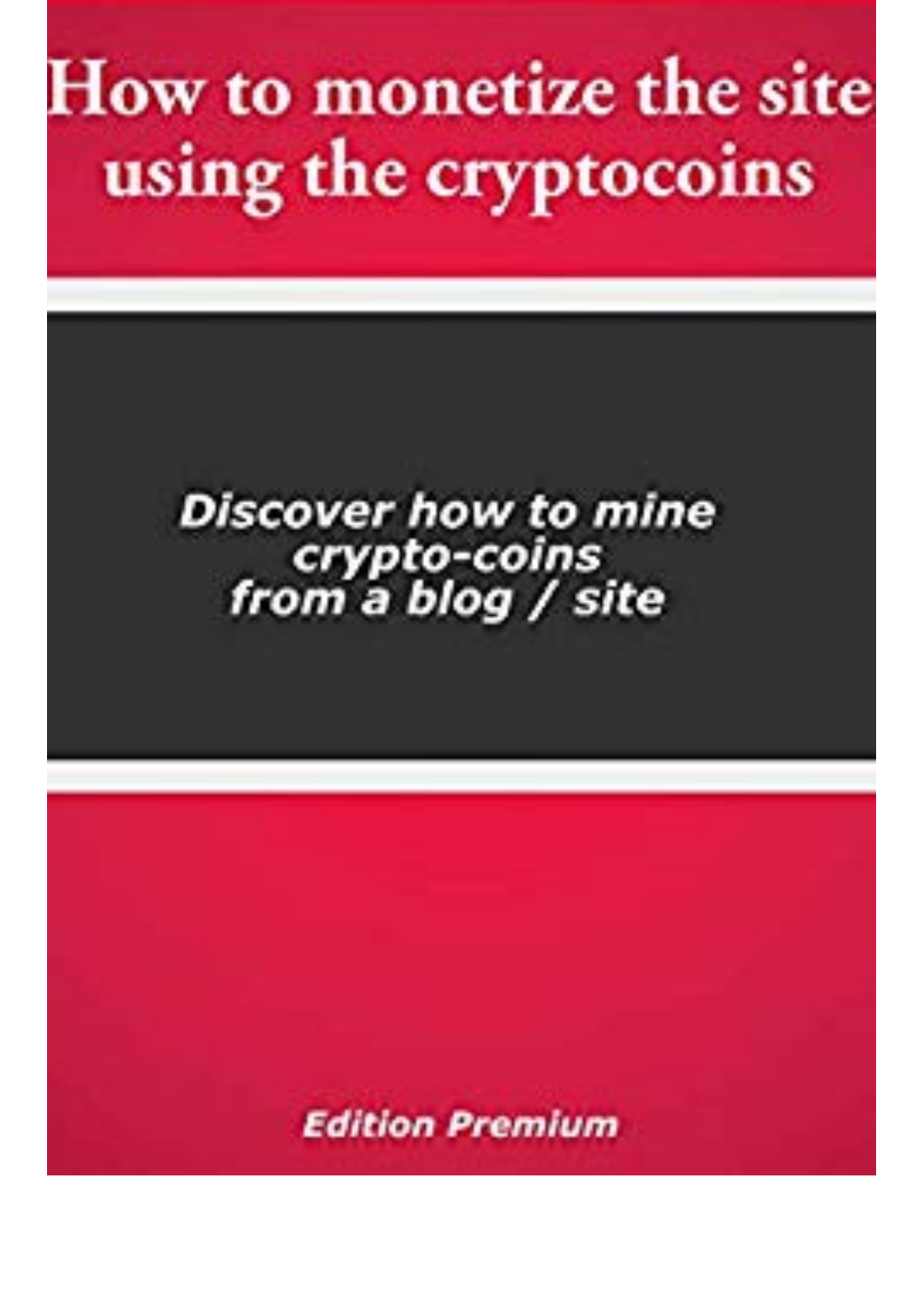*., Leandro*

## **Monetize the site / blog with cryptocoins (Bitcoin)**

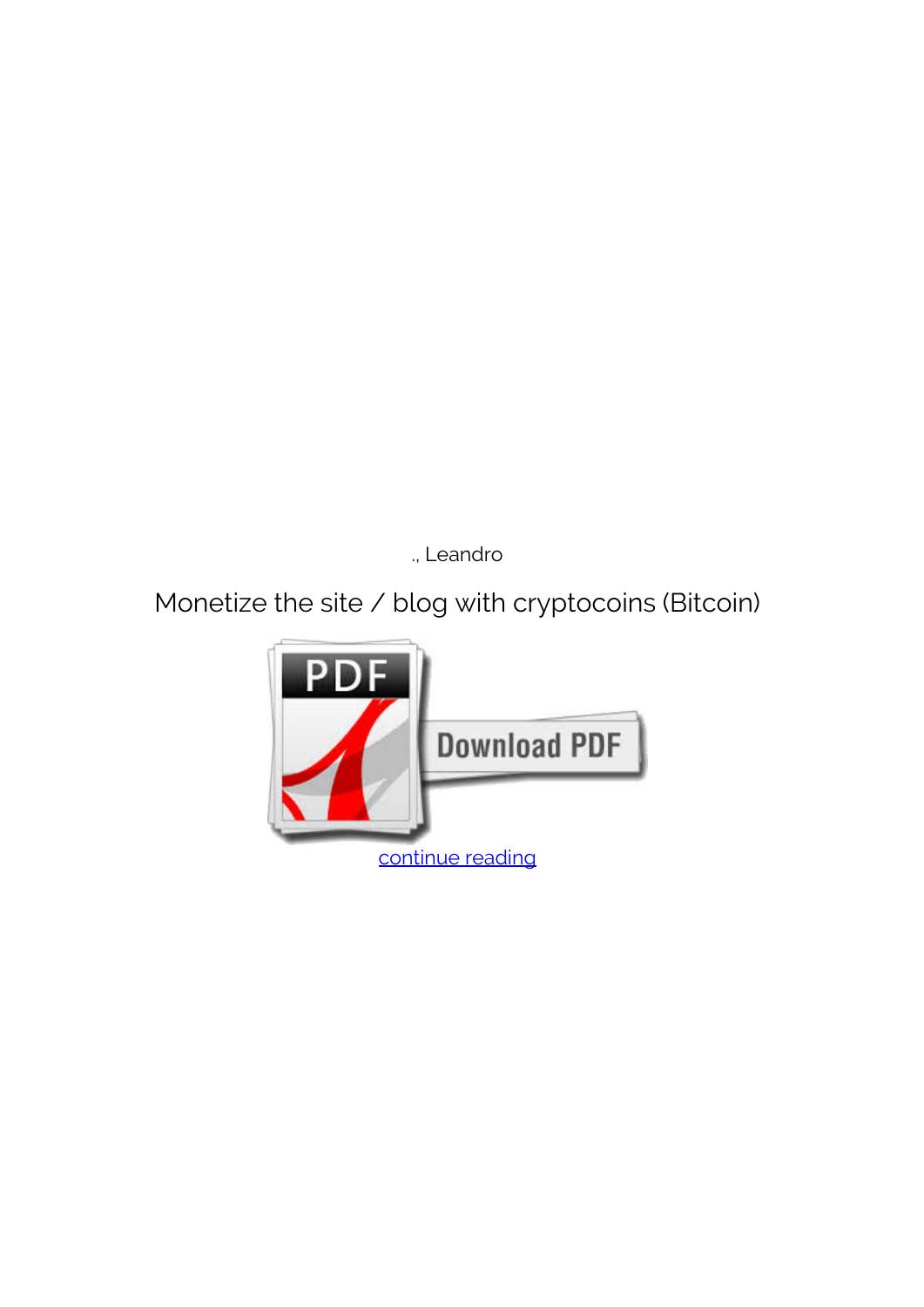For years the only way to monetize a site was through marketing, the income of the same have always been low for little blogs, currently the scenario has gotten a whole lot worse with the arrival of AdBlock.Today there is a much better answer compared to the old banner ads, which are the crypto-coins, with which you are able to mine whenever an individual is browsing or reading any web page of your blog, thus monetizing this content, mining is a wonderful solution, because so the user isn't bothered with a whole lot of advertisements on the web page, and your blog owner manages to gain with his function.AdBlock are plug-ins with the capacity of removing advertisements from the website page, therefore the user can read the pages without ads from the ad campaigns, and anyone who loses are the owners of your blog that stops making money because of AdBlock.



[continue reading](http://bit.ly/2Tge8Fv)